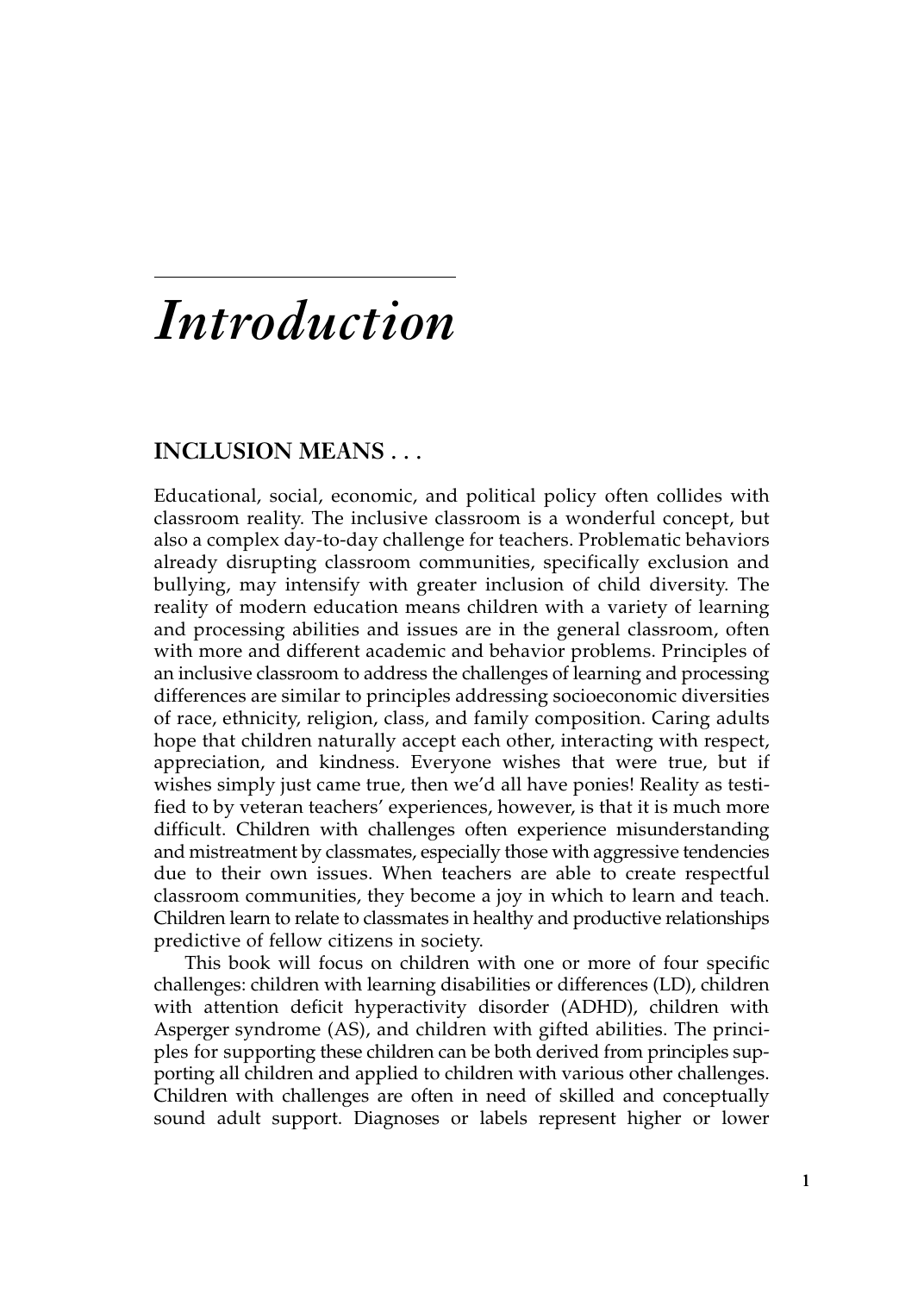#### **2 Getting Beyond Bullying and Exclusion, PreK–5**

extremes on normal continuums of abilities or challenges. The more teachers become aware of the knowledge, skills, and wisdom acquired working in the typical classroom with a familiar spectrum of child diversity, the more they can apply that to working with and supporting children with specific challenges. Conversely, the more teachers become aware of their knowledge, skills, and wisdom acquired working with children with LD, ADHD, AS, and gifted abilities, the more they can apply that to working with and supporting a diversity of children in typical classrooms.

A functional definition of culture is that it consists of attitudes, values, beliefs, and behaviors that promote survival in a given context. The context of concern is a community with particular environmental requirements and challenges. The cultural adaptations in one context may or may not be cross-culturally effective in a new context. Specifically, moving from a supported environment such as home or a special education class to a general education classroom (or from one classroom to another), with new classmates or a new teacher will be cross-culturally challenging.Areas of survival include academic, social, emotional, psychological, and spiritual functioning. Children with LD, ADHD, AS, or gifted abilities may develop problematic attitudes, values, and beliefs for survival prior to and in the mainstream classroom. This may be expressed in sometimes unfathomable behaviors.

The book will examine the dynamic of adult attention, nurturing, and guidance for all kinds of children while focusing on the four challenges named above. Topics examined for typically developing children and children with the four types of challenges include the following:

- How to build powerful successful children
- Social emotional intelligence
- Resiliency
- Eleven reasons individuals may miss the social cues that facilitate interpersonal relationships
- The dynamics of victims and bullying
	- Specific issues for each of the four groups
- Relational aggression
- The Ninety-Second-a-Day Self-Esteem Prescription Plan

The classroom community exists to meet the academic needs of children. It also functions to facilitate emotional, psychological, and social development, whether or not that is the expressed intent of the teacher, school, or district. I am an educator-turned-psychotherapist who is still involved in education (training, consulting, and writing). I find that individual and group behaviors, emotional and psychological health, and children's individual challenges fundamentally influence academic development. I often assess children with coexisting behavior and academic problems. I usually find significant social-emotional problems along with learning and processing issues. Children with the greatest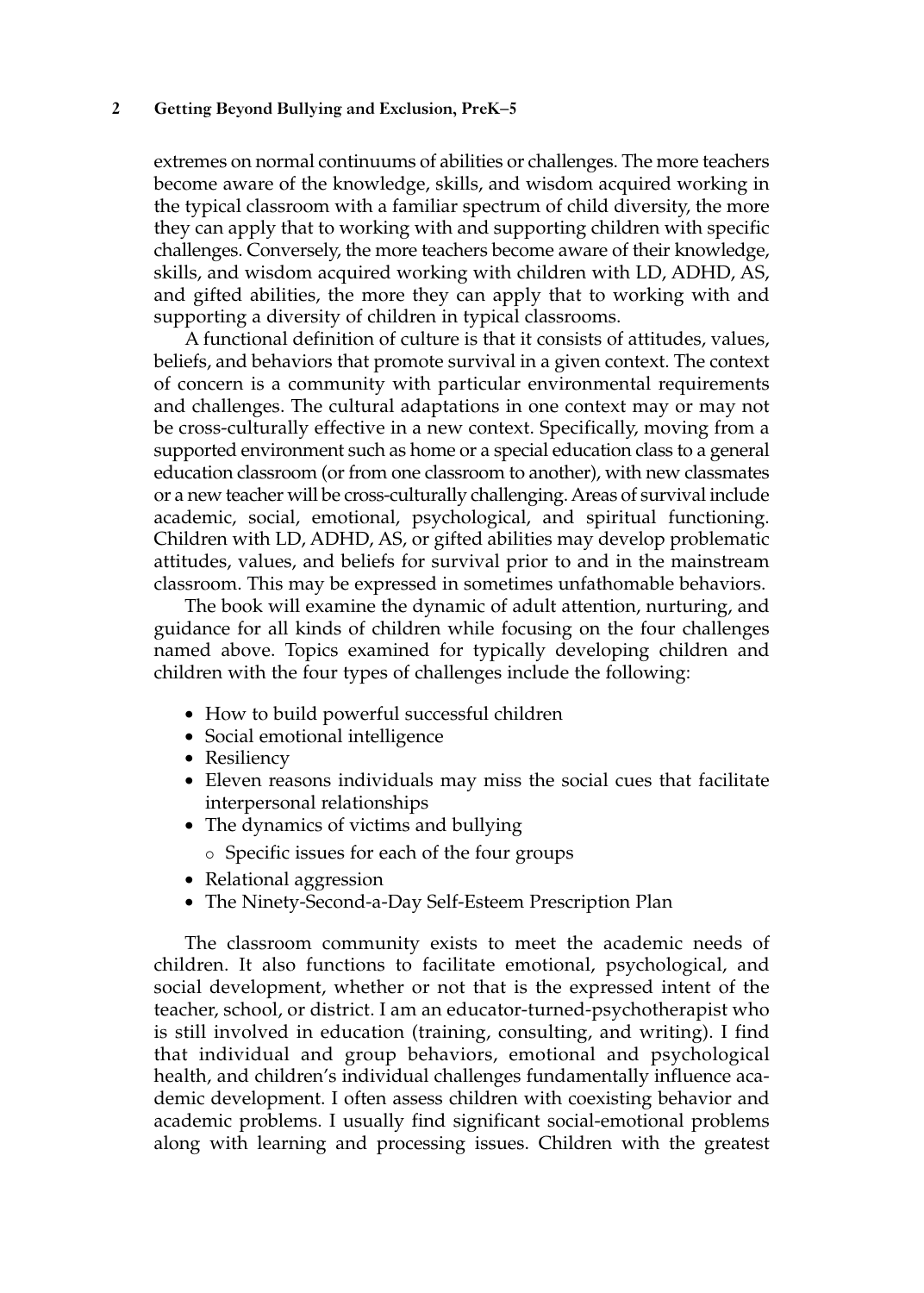problems almost always have a complexity of issues. Fortunately, issue by issue, and in combination, children's dynamics and functioning make sense. Thus, teachers and other adults, including parents, can address and support children's needs and foster their strengths while compensating for challenges. Generally, children who are ready to learn and be taught are happy children. And happy children learn more readily. Anything academically empowering or stimulating facilitates children's self-esteem, happiness, and social satisfaction. The diverse classroom must integrate prior academic and social-emotional strengths and weaknesses, successes and failures with current challenges for all its students.

## **INCLUSION MEANS MORE**

#### **More LD, ADHD, AS, and Giftedness**

Special education services are often curtailed despite the mandates of the American Disabilities Act. Finding special education teachers is challenging.

Historically, teachers trained to work with children with special needs have been difficult to find. According to the group Recruiting New Teachers, 98 percent of school districts have reported shortages in special education professionals. A reason cited by several in the field is overall lack of interest from prospective teachers. (Gaetano, 2006, ¶ 5)

With the right to an equitable education, shortages of special education teachers, and more rigid criteria for special education services, the result is that many children with learning issues are now placed in general education classes. There always have been children with undiagnosed challenges in general classrooms (especially *that* kid in your classroom!), but now children with identified diagnoses are often placed into general classrooms without additional or minimal educational support. Greater diversity in many forms may increase percentages of children with academic and behavioral difficulty. Children with different or quirky behaviors have always been a part of classrooms. Teachers who never heard of high functioning autism (hfASD or HFA) or AS find children with these issues in their classrooms more regularly. Or they now have a diagnosis for the odd behaviors they have seen for years.

Children with gifted abilities are in classrooms with needs that challenge teachers. This occurs whether or not there are effective gifted and talented education (GATE) programs in the schools. The mother of a middleschool boy said, "They designated him as gifted long ago. But from early elementary school to now, they haven't taught him any differently from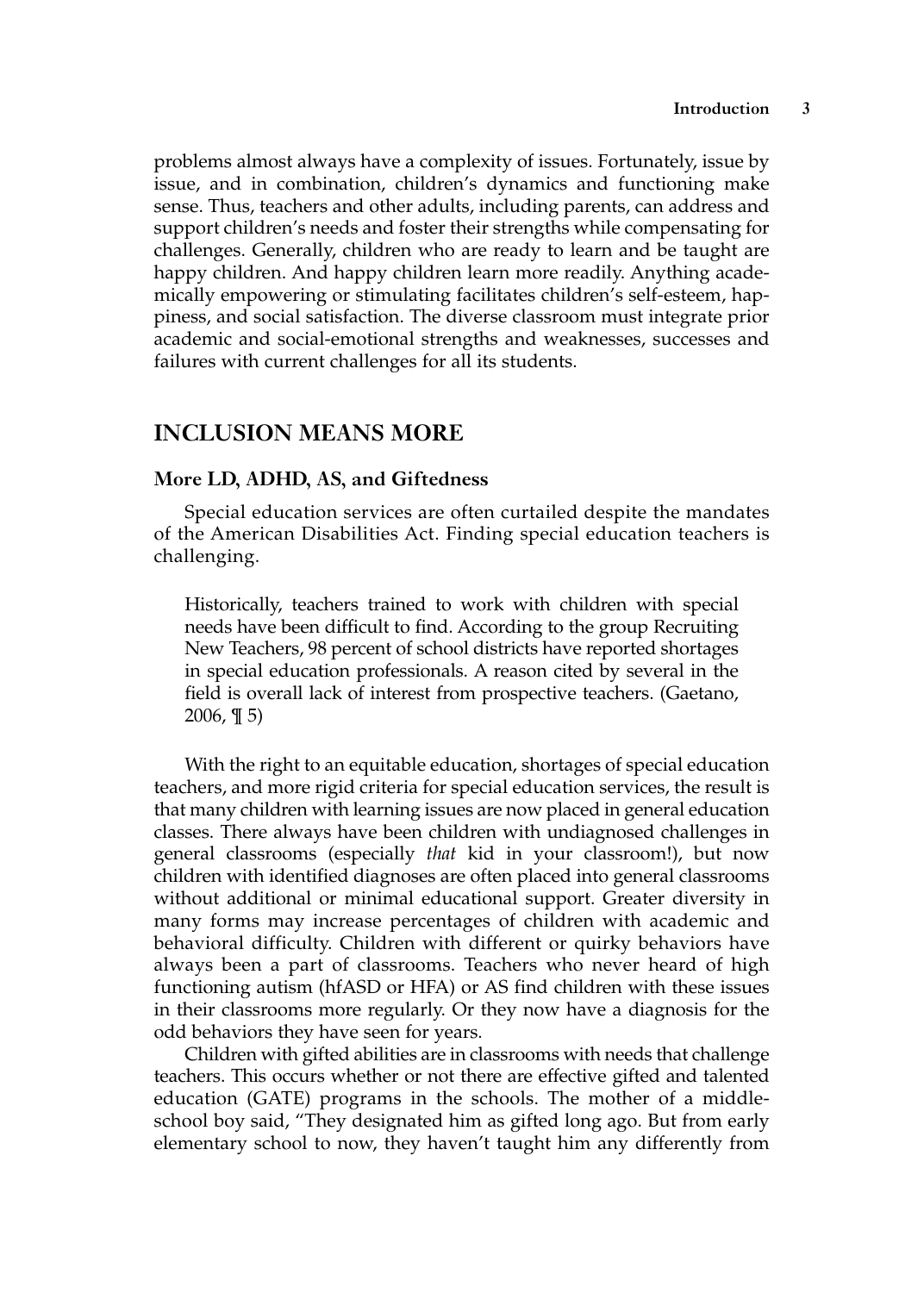#### **4 Getting Beyond Bullying and Exclusion, PreK–5**

regular education kids." She felt that he had not gotten any benefit from being identified as having gifted abilities. He expressed his gifts anyway (in particular, his creative verbal skills). Subsequently, he developed a reputation of being a nice kid who would not shut up! Other parents have complained it seems like children with gifted abilities are somehow expected to teach themselves. Meeting heightened academic needs, while providing appropriate emotional and social support, intimidates some teachers. This is in addition to dealing with parents aggressively advocating for their children.

"Some teachers have an attitude of, 'That's not who I signed up to teach, that's not my problem, that's not my kid,' and that's an attitude problem," said Amy Dell, who is the chairwoman of the Special Education Department at The College of New Jersey. (Gaetano, 2006, ¶ 6)

Some overwhelmed teachers want fewer, not more, demands. Fewer challenges, fewer behavior problems, and less diversity translate into easier children, classrooms, teaching, and ... less requirement to be outstanding teachers! Fortunately, most teachers want to be those great teachers.

## **INCLUSION MEANS LESS**

#### **Less Time and Energy, Fewer Resources, and** *More* **Responsibility**

Children with significant challenges often disproportionately draw teachers' already scarce time and energy. Inclusion of children with special needs may mean overall less time and energy for many teachers to teach. This becomes especially true with current administrative and political demands for educational accountability and academic standards. Despite greater diversity, there are often fewer resources. Resource and specialty teachers may go the way of full-time school nurses, counselors, and assistant principals. Teachers and other educators suffer the greater demands and responsibility without greater resources in other countries as well. For example, from Great Britain, Steve Sinnott, leader of the National Union of Teachers states, "The inclusion of children with special educational needs in mainstream schools is carried out without sufficient preparation and resources" (Pupils "should penalise bullies," 2007, Special needs section, ¶ 3).

## **EDUCATIONAL CHALLENGE**

Educational challenge is intensified with more students with varied aptitudes and challenges. Although federal and state laws mandate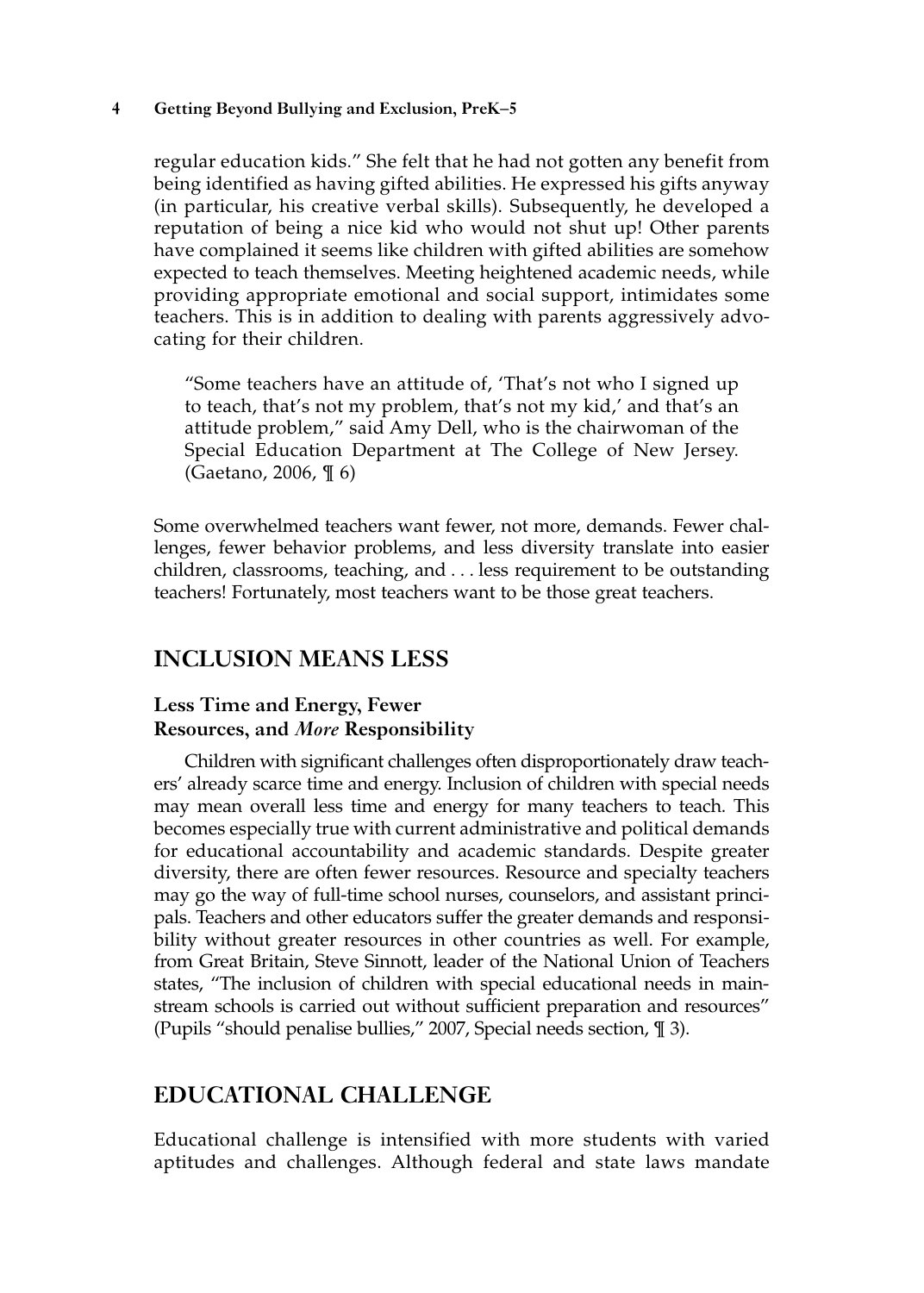mainstreaming children with disabilities, there are no minimum training standards for general education teachers for special needs instruction. In teacher credential programs, prospective teachers may take a course on teaching special needs students, or programs may integrate special education topics into general education courses. Training for experienced teachers may be as minimal as one day of continuing education, if that. Fortunately, experienced teachers often can make effective adjustments to established strategies and techniques for guidance and discipline to support children with challenging issues. Other times, however, there is something special about the behavior or children's underlying energy that render "regular" responses ineffective. Children range from gifted to very challenged in a variety of ways: artistic skills, creativity, musical ability, auditory or visual comprehension, reading, physical coordination, abstract thinking, deductive versus inductive reasoning, and more. Sometimes there is an expectation for children to perform in the mid-range of expectations and abilities. Children who have challenges are often minimized, ignored, or deemed de facto negative. Society loses the benefit of their creativity and energy, "outside of the box" thinking, and revolutionary perspectives. If continually frustrated, children accrue stress, self-esteem deteriorates, and acting out increases. Temper tantrums and other disruptive behavior become habitual, leading to long-term social and emotional damages and academic and vocational failure. Conversely, well-supported children, recognized and supported for their strengths and trained to compensate for challenges, grow in self-esteem and social skills. They become more successful.

# **EXCLUSION ... AND BULLYING**

Children with challenges often process and behave similarly to, yet differently from, others. Children with any of the four challenges share an important characteristic: They are often identifiably different from other classmates. Without affirmative adult guidance, children's differences may activate problematic social dynamics, specifically exclusion and bullying. Bullying may be overtly physical, but also can manifest socially and relationally. Children's identified differences sometimes are difficult to handle or manage within the classroom. This is especially true if teachers don't understand them or are unclear how to attend to them. Understanding, respecting, celebrating, and accepting differences can lead to healthier classroom communities. On the other hand, ignorance and inexperience may lead to prejudice or worse: exclusion, sexism, racism, classism, bullyism (the practice of irrational force on a weak opponent or supposed weak opponent to exercise power), ablism (discrimination in favor of the able-bodied; asserting people with disabilities as being unable), and so forth. Otherwise well-intended teachers can promote inclusive philosophies yet may be unaware of harsh realities without greater understanding and guidance about how specific challenges affect children.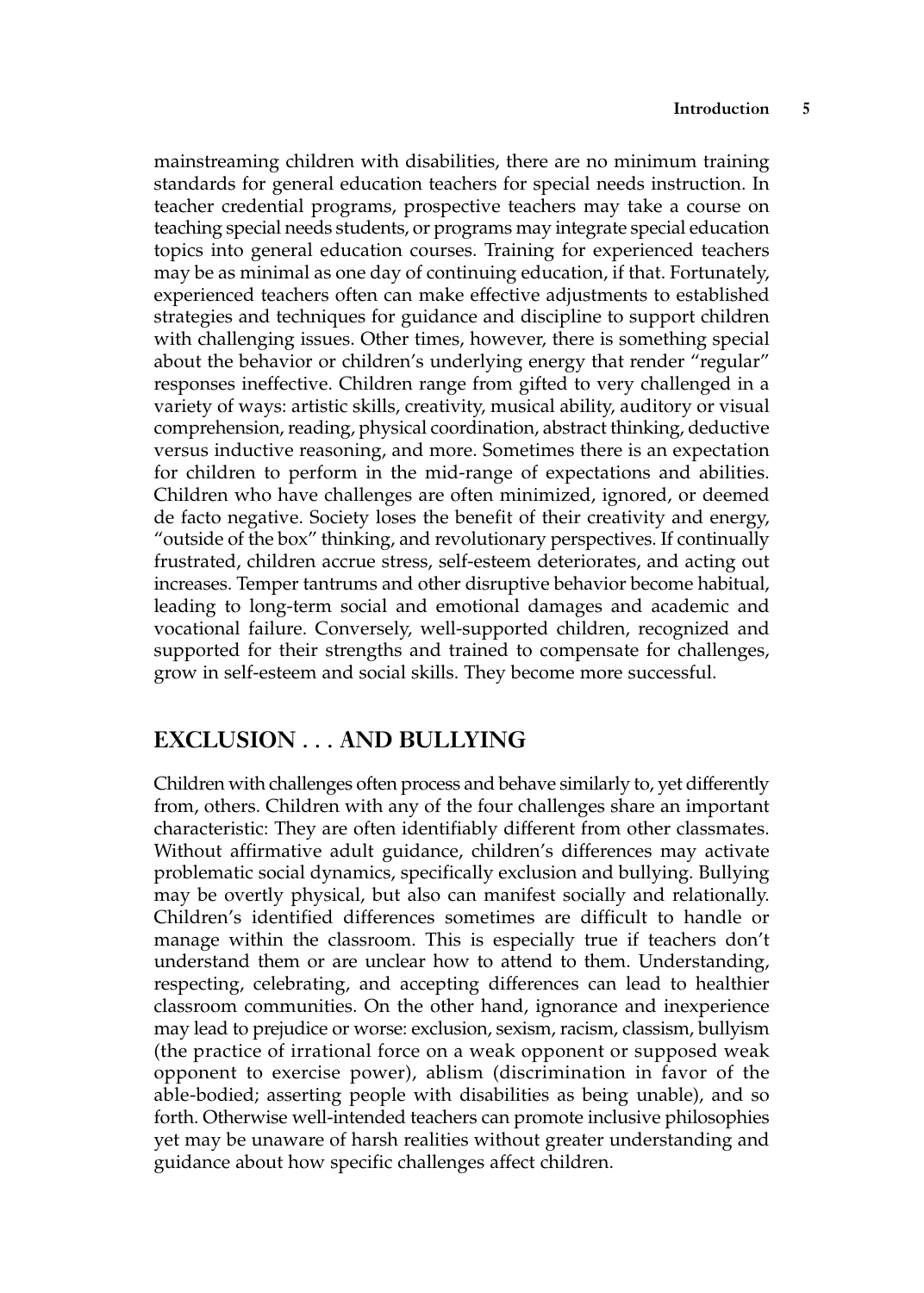#### **COMPROMISING THE INTENT OF INCLUSION**

The challenge of inclusion is not always well met. Three practices can compromise the intent of inclusion. *Invisibility* is the practice of keeping people out of sight. Sometimes well-intended teachers downplay, ignore, or pretend not to notice disabilities or differences. They may fear causing others discomfort or embarrassment. Unfortunately, this implies that differences are unimportant. The totality of who I am is much more than just being an American-born son of Chinese immigrant parents. However, denying my experiences as a Chinese-American (born in 1953 during the Cold War, raised primarily in Berkeley, California, in a predominantly black neighborhood during the turbulent 1960s, and attending integrated schools from middle school to high school) would deny formative experiences that have significantly influenced who I am now. Denial or minimizing can happen with ethnic or religious differences as well as with learning ability, attention, restraint, social functioning, and other differences. Children with special needs need to be visible. Otherwise, they cannot become self-loving and self-reliant. They cannot learn how to handle bullies and other life circumstances. Teachers promote this by identifying and celebrating the range of diversity in all forms in the classroom, the greater communities, and the world. However, celebrating only differences can be uncomfortable and can cause children to be targeted for the differences. Instead, teachers can reveal and explore the range of diversity, including what may be assumed to be "normal."

*Infantilizing* also defeats self-reliance. Infantilizing is treating individuals with disabilities or differences as fundamentally incapable and dependent like infants. Consistent infantilizing messages create learned helplessness. Overprotected children "fulfill" low expectations of caring adults by becoming incapable, vulnerable, and dependent. Children with challenges often function quite well by drawing upon their strengths and developing compensations. Successful functioning happens only if they reach adulthood without debilitating emotional damage. While infants are expected to gradually develop greater abilities, infantilizing individuals keeps them unable. When teachers understand the depth, breadth, and nuances of any particular challenge, they can counter the presumption of inability. Teachers can then direct children to accentuate strengths and develop compensating abilities. Teachers and all adults support children by requiring them to take risks—to do the exploration and experimentation necessary to develop skills and strengths. Teachers should expect a lot, while providing guidance and support.

All people with differences or challenges possess many other abilities, traits, interests, and individual personalities. *Objectifying* causes harm by seeing only differences rather than whole individuals. When children are objectified, they become fundamentally limited by their definition as the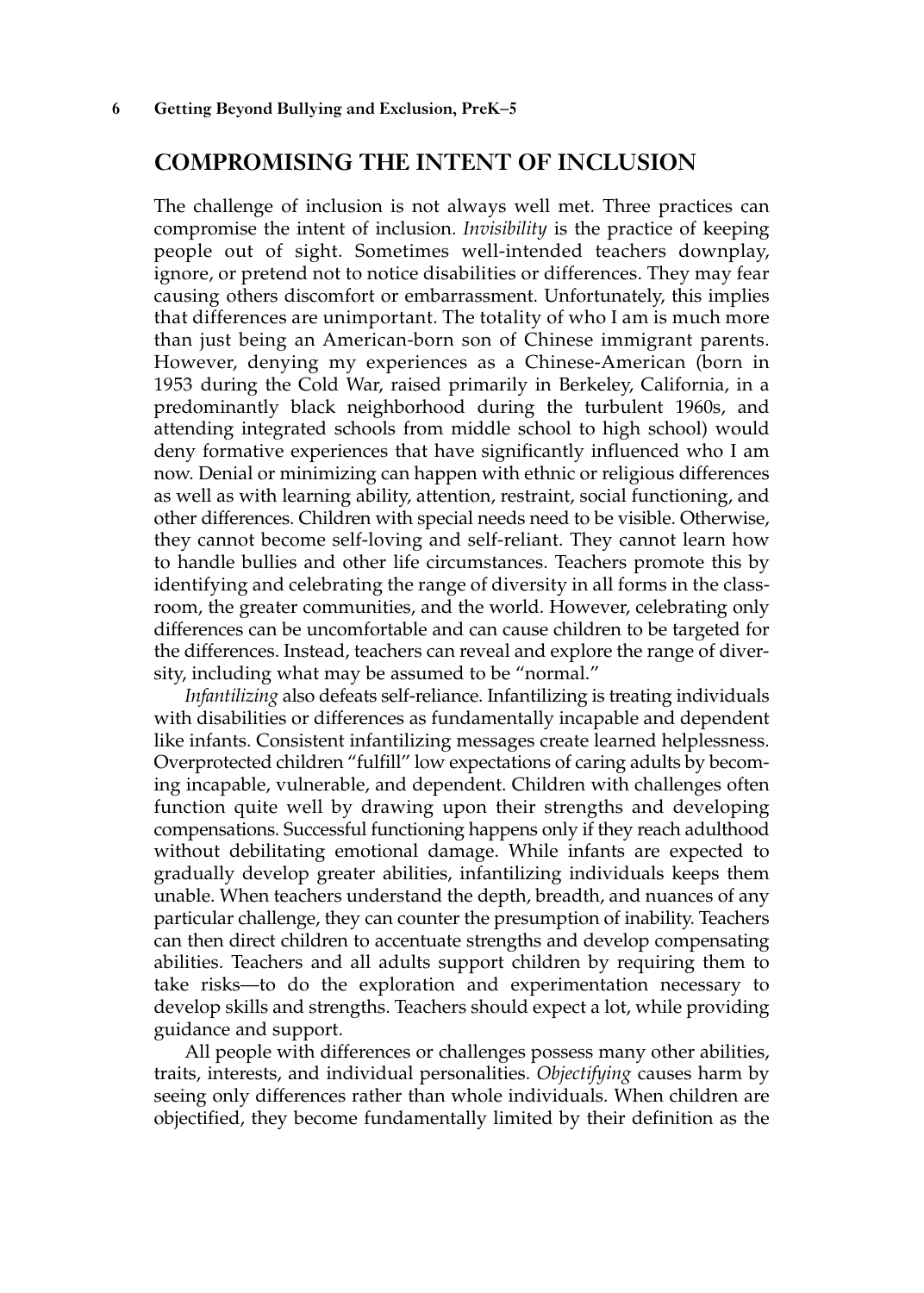label. For example, an African-American child should not be defined solely because of race. He or she is a child who has African-American ancestry and many additional attributes and experiences. Ethnicity or race probably has significant ramifications upon his or her emotional, psychological, and social processes, but not to the exclusion of other influences. In the same way, a child with LD can become characterized as a "learning-disabled child." That label implies he or she is predisposed to and functioning within some stereotypical spectrum of learning disabled behavior. Adults need to allow children to activate and develop in appropriate circumstances. Supporting children's diversity of skills and traits must be key principles in developmental and educational processes. Misunderstood, devalued, and frustrated, children with challenges become ostracized and misfits. Society loses their creativity, skills, energy, and other contributions.

### **CONTINUUMS OR LABELS**

A label or diagnosis of having LD or being gifted, as opposed to serving to objectify a child, may activate or focus services or intervention. Understanding continuums allows for experience with "average" skilled children (the middle 68% in the two middle quadrants of a classic bell curve distribution) to aid diagnosis, intervention, and support for those on the higher and lower ranges (the highest 16% and the lowest 16%). Technical definitions by school districts or professional diagnosticians of what is considered a qualifying disability, disorder, or condition may be more restrictive than the 16% of each of the low and high ends of the bell curve quadrants. Such definitions are driven by a variety of circumstances and demands, including professional territoriality, educational, medical, legal, political, and not the least, financial considerations. Services that are activated by a diagnosis require expenditures of often-scarce financial resources. It is possible that children who need assistance and would otherwise qualify for a particular diagnosis might fail to receive the diagnosis. They could be designated as not extreme enough to warrant the diagnosis due to budgetary restrictions.

Each of the four major challenges discussed in this book deserves extensive study and review by educators, parents, and other adults working with children. There are numerous resources beyond those cited in this book in journals, books, and on Internet Web sites dedicated to understanding and supporting children with challenges. This book is not intended to be a comprehensive resource or for diagnosis on these challenges, although experienced teachers will likely recognize the children from the descriptions.

To begin acquiring more extensive information, readers may refer to the references at the end of the book.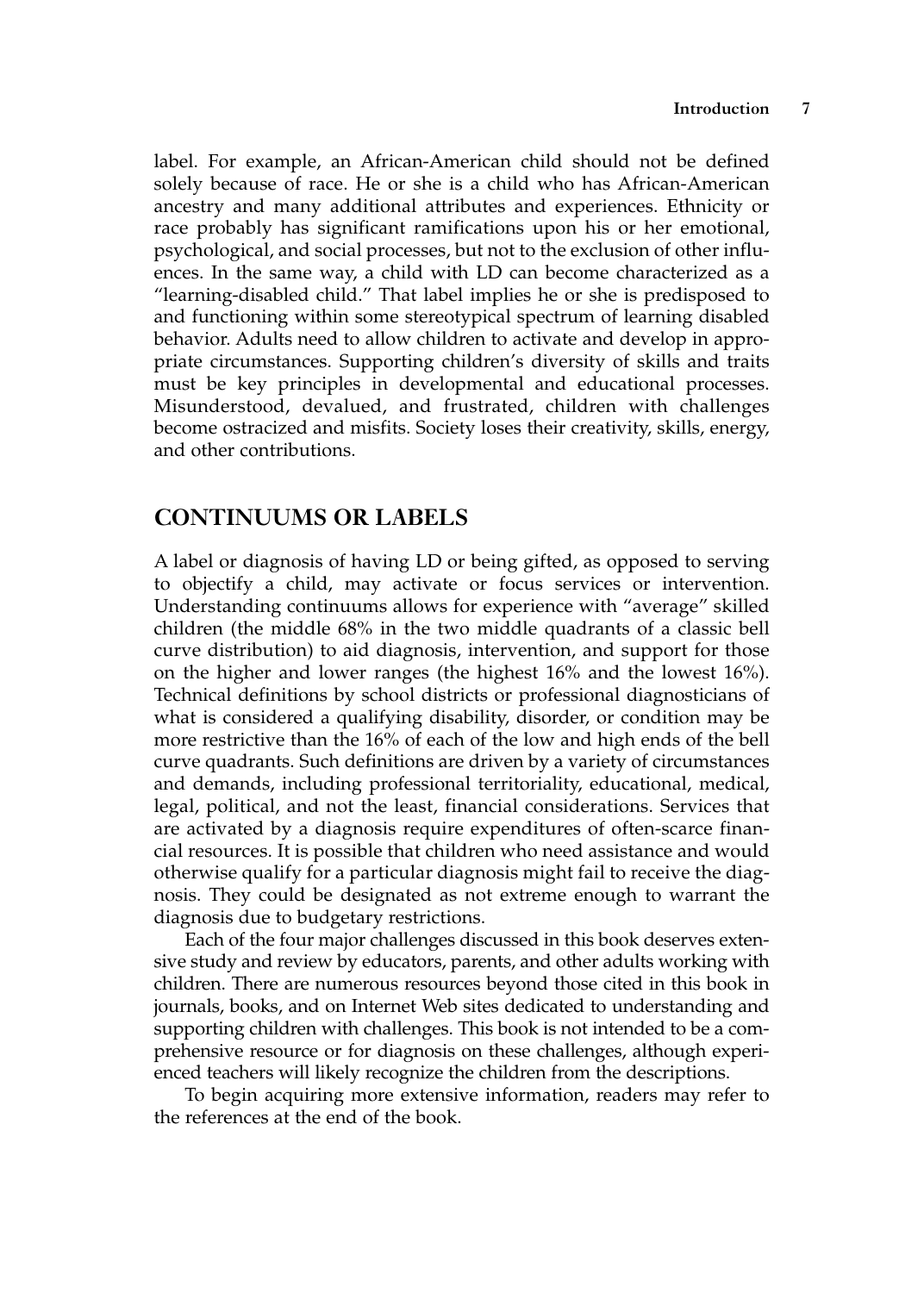#### **8 Getting Beyond Bullying and Exclusion, PreK–5**

#### **THREE PERSPECTIVES**

There are three perspectives in the book of which the reader should be aware. First, in the discussion about children with the four major challenges, there is always the risk of unintentionally stereotyping children individually or as a group. Despite great care in avoiding stereotyping, it may seem that I am trying to define a particular group of children, teachers, or parents. Please remember that theories and concepts, generalities and principles are meant to be supportive of teachers and other adults, so that they can better understand and then support individual children. What is the difference between a generality, principle, or theory versus a stereotype? What is the difference between prejudgment and bias? A generality, principle, or theory is generated from observations of large groups of individuals, experiences, or data. Interested professionals and citizens use the generality to aid them in understanding something or someone of concern. As a prejudgment, they have some expectation that who or what they are investigating will be comparable. As they find prejudgment applicable or not, it may serve them in their work. It becomes a stereotype or bias, however, when they expect what they are investigating will be same, despite any evidence to the contrary. It becomes destructive if they "see" what they are investigating only as the generality predicts. As some information in this book is applicable to a child or to children with whom the reader is working, it may be useful. If it is not applicable, it will not be useful. I cannot make that determination.

Second, the book focuses on children with challenges who become victimized regularly and children who habitually bully others. When there is discussion about children with a particular challenge who are victimized or are bullies, there is no intention to characterize all children with a particular challenge as being victims or bullies. The sad reality is that these children are often more vulnerable to gravitate toward these negative behaviors or circumstances. None of the challenges determines children's behaviors one way or another. Rather than blame victims or bullies, I assert that appropriate adult support or intervention can and should reduce such negative outcomes. Hopefully, the information in this book will help teachers and other adults understand how and why becoming perpetual victims or bullies may happen and how to keep it from happening. The book will discuss how children may have been disempowered and how to empower them.

Third, I intentionally use examples, research, and statistics from preschool ages through elementary school, but also from middle school, high school, and adulthood. The target population to be addressed in this book is young children. However, the use of various ages serves to emphasize that all of the issues discussed—LD, ADHD, AS, gifted abilities, victimization, bullying, social-emotional development, support and intervention, and so forth—either are lifelong issues or have potential to be lifelong